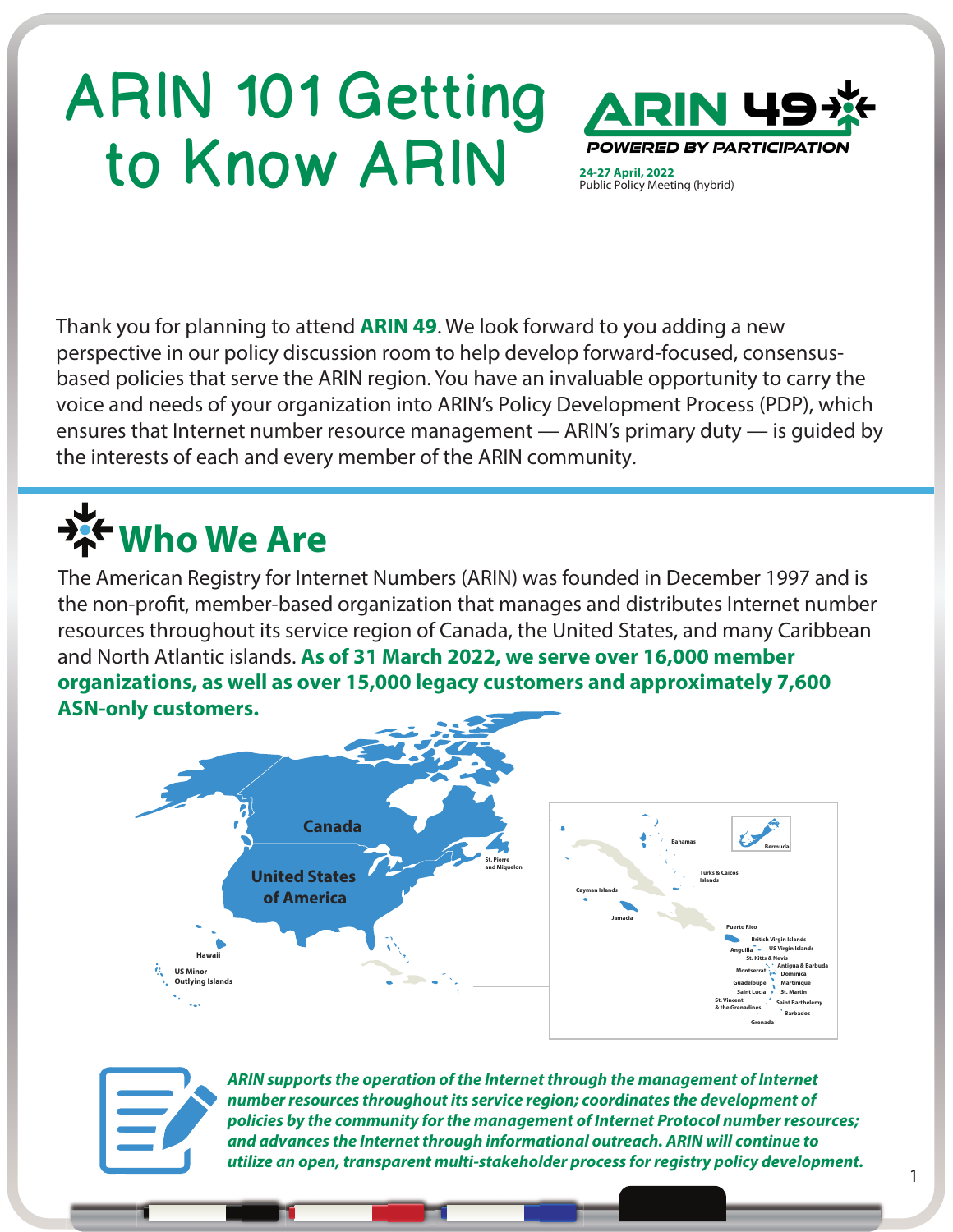### 000 000 **What We Do**

#### **Manage:**

- · IP address allocations and assignments
- · Autonomous System Number (ASN) assignments
- · Transfers
- · Reverse DNS
- · Directory service
	- Whois
	- IRR
	- WhoWas

#### **Coordinate and administer:**

- · Policy Development
	- Community meetings
	- Discussion
	- Publication
	- Implementation
- · Elections
- · Community outreach
- · Education and training

#### **Develop technologies for managing Internet number resources:**

· ARIN Online

 $\overline{\bullet\bullet\bullet}$ 

- · Operational Test and Evaluation Enviorment (OT&E)
- · DNS Security (DNSSEC)
- · Resource Certification (RPKI)
- · Whois RESTful Web Services (Whois-RWS)
- · Registration RESTful Web Service (Reg-RWS)
- · Registry Data Access Protocol (RDAP)

### **Registration Services**

ARIN's primary business is the distribution of IP addresses and ASNs based on community policy, along with maintaining the accuracy and stability of the Internet Number Registry System. Our Registration Services Department is available to help with all aspects of requesting and managing IP addresses and ASNs, including resource transfers and making your first IPv6 request.

#### **Ready to request resources?**

Get started today: [https://www.arin.net/request\\_resources](https://www.arin.net/request_resources) ARIN's Help Desk, Monday-Friday Call: +1-703-227-0660, 7:00 AM - 7:00 PM ET Chat: via ARIN Online, 10:00 AM - 4:00 PM ET Have a question about your account, resources, or anything else ARIN related? When logged in to ARIN Online, select "Ask ARIN" in the navigation menu to submit a ticketed request. **Tips for calling the help desk: <https://www.arin.net/helpdesk>**

**Need help with billing?** Call: +1-703-227-8708, Monday-Friday, 9:00 AM - 5:00 PM ET **Report Service Issues:** Services issues and outages can be reported directly to Registration Services during regular operating hours. Outside operating hours, issues can be reported through the feedback button or via the "Report Service Issue" link in the footer of every page on the website.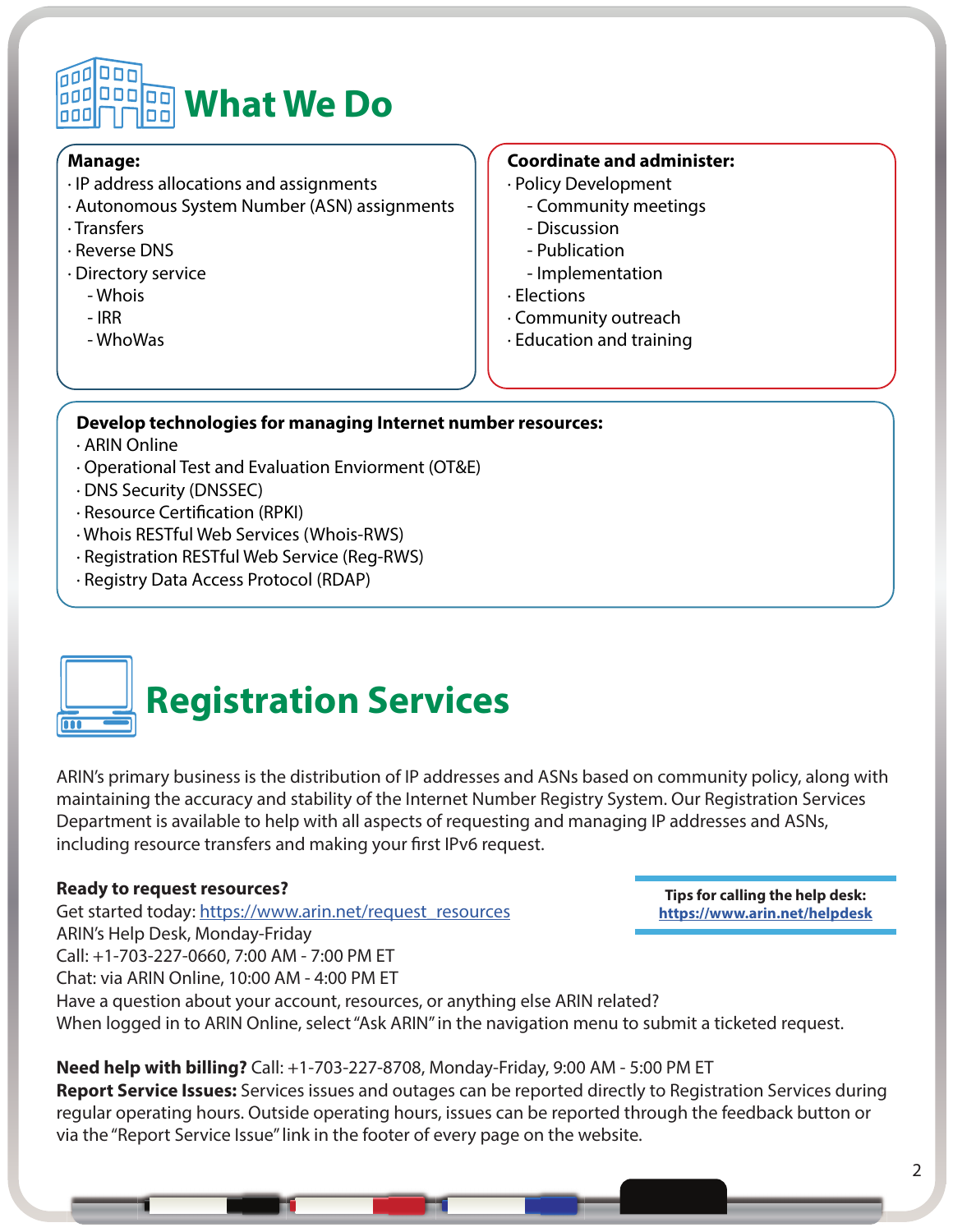# **Organizational Structure**

ARIN consists of the Internet community within its region, its members, a seven-member Board of Trustees, a 15-member Advisory Council, and a professional staff of 85+.

#### **ARIN Staff** - <https://www.arin.net/staff>



#### **Board of Trustees** -<https://www.arin.net/board>

The Board of Trustees, elected by the ARIN membership, establishes and maintains authority over ARIN's scope, mission, and strategic and fiscal direction. The Board also oversees committee nominations, appointments, elections, and votes on community-developed draft policies in accordance with the Policy Development Process (PDP).

#### **Advisory Council** - <https://www.arin.net/ac>

Elected by the ARIN membership, the Advisory Council (AC) advises the Board of Trustees on Internet number resource policy and related matters and forwards Recommended Draft Policies to the Board for ratification, in adherence with the Policy Development Process (PDP).

#### **Committees** -<https://www.arin.net/committees>

Consider being an important part of the ARIN community by participating in one of these committees. Other opportunities may also arise in the future.

- Mailing List Acceptable Use Policy Committee
- Nomination Committee
- Fellowship Selection Committee
- Grant Selection Committee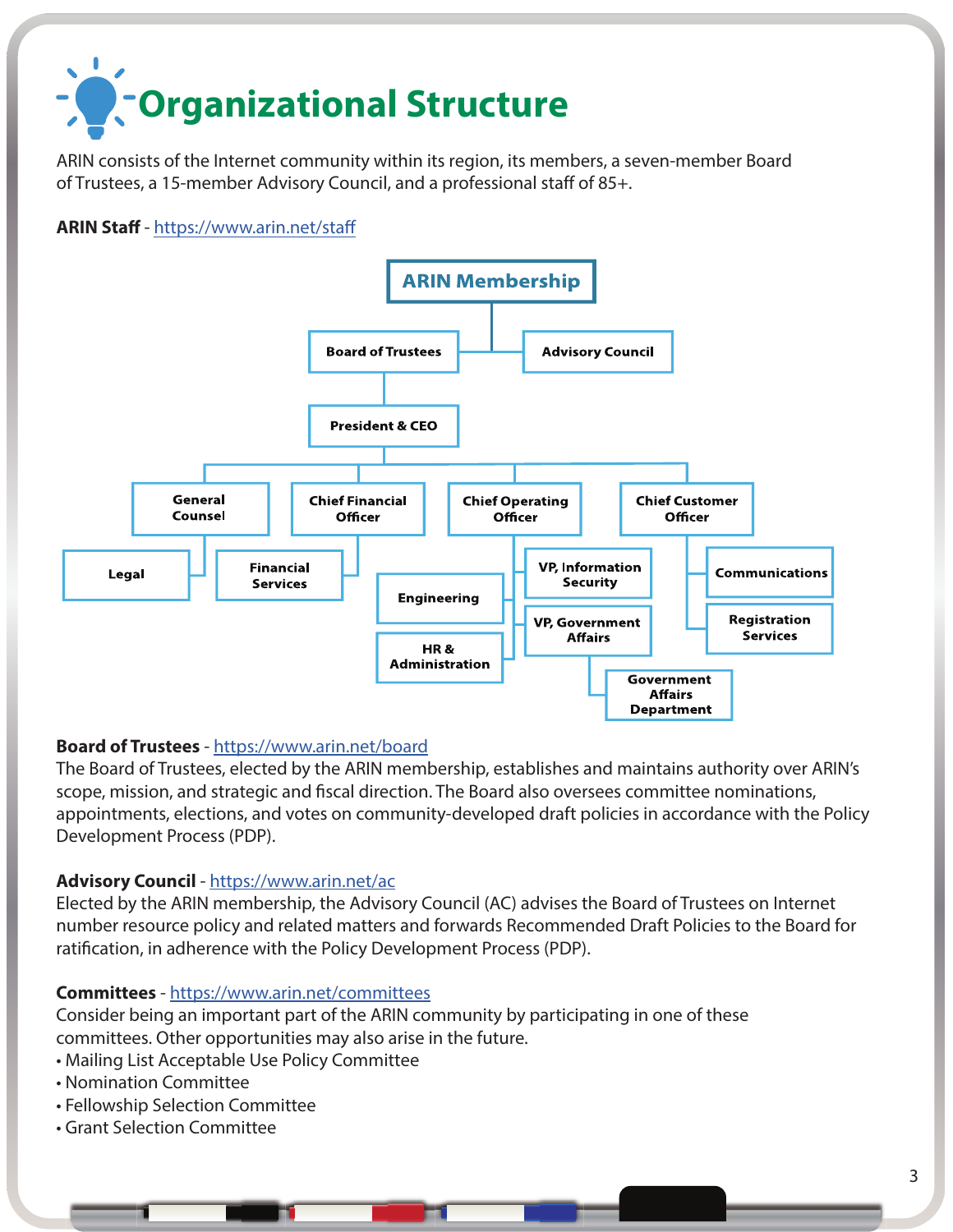## **Connecting with the ARIN Community**

The success of ARIN as a steward of Internet number resources depends on the participation of people like you. We rely on our community to determine policy and provide direction for our services. We welcome you and hope you'll continue to participate in our organization. Here are some ways you can stay involved:

#### **Subscribe to ARIN Mailing Lists** - [https://www.arin.net/mailing\\_lists](https://www.arin.net/mailing_lists)

ARIN regularly communicates updates and information to the community via mailing lists. ARIN email lists suit a variety of interests and are a great way to stay informed. We encourage everyone, at minimum, to join these two lists:

#### • **ARIN Announce Mailing List** ([arin-announce@arin.net](mailto:arin-announce@arin.net))

Read-only list that provides information on issues affecting the community, including elections, meetings, policy updates, training opportunities, and other ARIN events.

#### • **Public Policy Mailing List** ([arin-ppml@arin.net](mailto:arin-ppml@arin.net))

Public forum to raise and discuss issues surrounding existing and proposed policies. The PPML is an integral part of ARIN's Policy Development Process. Opinions expressed here are reviewed to determine consensus for a policy proposal.

#### **Attend Public Policy and Members Meetings** - <https://www.arin.net/meetings>

ARIN Public Policy and Members Meetings are filled with interesting sessions, opportunities to network with your peers in the industry, educational presentations, discussions of important number resource policy issues, and more! They are held in April and October each year throughout the ARIN region. *For more information on ARIN 4*9 *visit www.arin.net/ARIN4*9 *Remote participation is available for every ARIN Public Policy and Members Meeting.*

#### **Vote in the ARIN Elections** - <https://www.arin.net/elections>

Each October, designated Voting Contacts from ARIN's General Members in Good Standing elect candidates to the ARIN Board of Trustees and Advisory Council to serve staggered three-year terms. The ability to vote and shape the future of the Internet is undoubtedly the most important perk of ARIN Membership. As of 1 January 2022, all organizations holding IPv4 and/or IPv6 resources under an ARIN Registration Services Agreement (RSA/LRSA) are eligible to vote in ARIN Elections if they request General Membership and meet all eligibility requirements. To learn more visit: https://www.arin.net/participate/oversight/membership/voting/

#### **Watch and learn with ARIN Training & Education** -<https://www.arin.net/training>

ARIN offers a free library of resources for the ARIN community. Access on-demand resources to help you utilize our tools and services. Participate in webinars or download handouts to conduct your own educational outreach within your organization. View how-to videos on completing common tasks in ARIN Online.

#### **Read ARIN Bits** -<https://www.arin.net/blog/category/ARIN-Bits/>

ARIN Bits is a quarterly e-newsletter distributed to the community to keep everyone in the loop on the latest happenings at ARIN. There are several different "bits" of information in each issue, including the latest policies up for discussion, events, helpful tips, and ARIN Online updates.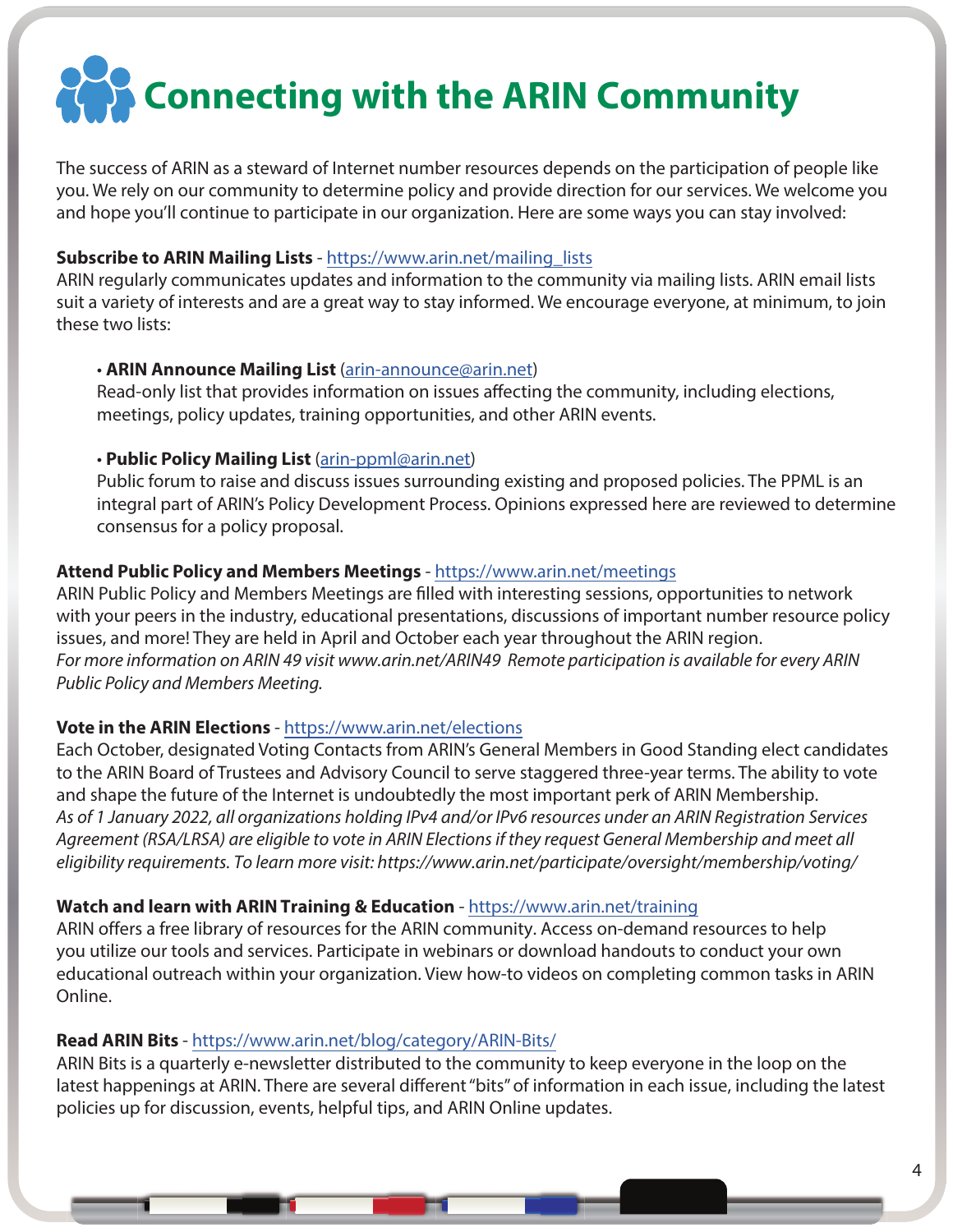#### **Apply for an ARIN Community Grant** -<https://www.arin.net/grants>

The ARIN Community Grant Program provides financial grants in support of operational and research projects that improve the overall Internet industry and Internet user environment.

#### **Apply to the ARIN Fellowship Program** -<https://www.arin.net/fellowship>

The ARIN Fellowship Program is designed to broaden inclusion, diversity, engagement, and volunteerism amongst community members within the ARIN region. The program offers individuals an opportunity to attend an ARIN Public Policy and Members Meeting at no charge. Selected Fellows are also paired with a mentor for an enhanced meeting experience.

#### **Attend ARIN Outreach Events** -<https://www.arin.net/outreach>

Join us at one of our traveling outreach events, where you can learn more about ARIN services and tools in a casual and informal setting.

#### **Give Feedback Through Surveys** - <https://www.arin.net/customersurvey>

ARIN's goal is to provide the best Internet number registry experience possible. To help better understand the needs of our customers and gauge how we're doing, we conduct a large-scale customer satisfaction survey periodically. ARIN's Registration Services Department also conducts regular transaction surveys.

#### **Participate in the ARIN Consultation & Suggestion Process (ACSP)** -<https://www.arin.net/acsp>

This process provides an organized and transparent method for ARIN to accept community feedback and measure consensus regarding non-policy related issues. Submit a suggestion regarding existing or potential ARIN services or practices, and/or join the discussions on the consultation mailing list and participate in the polls when requested by ARIN.

#### **Subscribe to our Blog** –<https://www.arin.net/blog>

Find out more about ARIN services, events, the policy development process, status of IPv4 address space, ongoing IPv6 deployment, routing security, and other issues facing the Internet community on the ARIN blog.

#### **Submit an IPv6 Case Study** -<https://www.arin.net/blog/ipv6/>

If your organization has an IPv6-enabled website, has deployed IPv6 on its networks, or has added IPv6 to your products, we want to hear about it!



Join others in sharing experiences with IPv6, ARIN meetings, or other related stories and topics by using:



[www.twitter.com/TeamARIN](http://www.twitter.com/TeamARIN)



[www.linkedin.com/company/ARIN](http://www.linkedin.com/company/ARIN)



[www.facebook.com/TeamARIN](http://www.facebook.com/TeamARIN)



[www.youtube.com/TeamARIN](http://www.youtube.com/TeamARIN)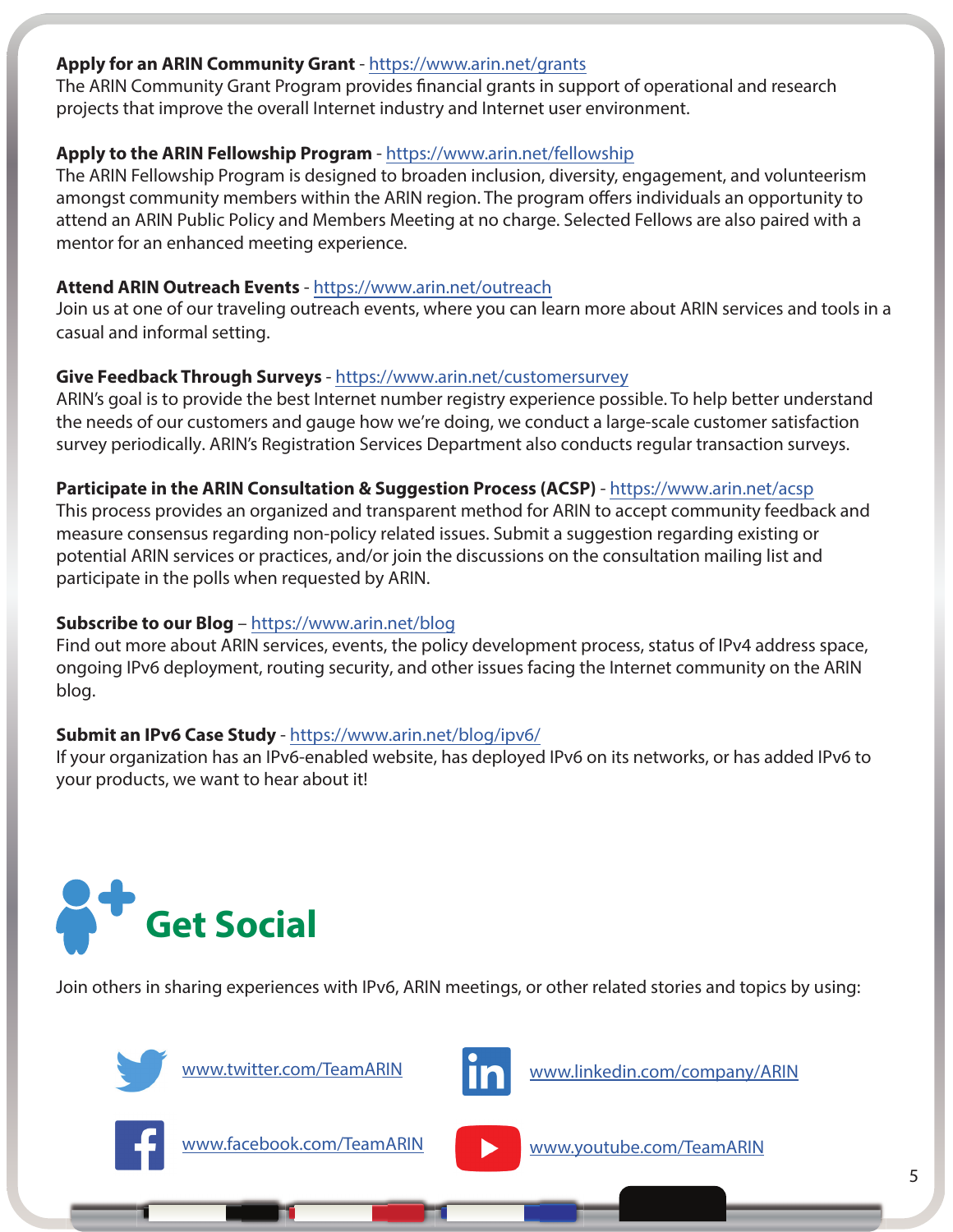**ARIN's Policy Development Process**

Policy development is an open and transparent process, and anyone may submit a proposal to create or modify policy. See https://www.arin.net/policy for more information, including the current Number Resource Policy Manual (NRPM) and the documented Policy Development Process (PDP), plus a helpful video on the PDP. Want to dive deeper? Check out the PDP webinar on demand at [https://www.arin.net/webinars.](https://www.arin.net/webinars)

Be sure to subscribe to the Public Policy Mailing List (PPML) and join the discussions. The ARIN Advisory Council shepherds proposals through the PDP and when community consensus is reached, recommends draft policies to the Board of Trustees for adoption and implementation.

*All community members are eligible to participate in our Policy Development Process. Anyone, except ARIN staff, may propose a policy change directly to the community in the form of a policy proposal.*

> *To view current draft policies and proposal that may be discussed during the ARIN 4***9** *Public Policy Meeting, please visit: [https://www.arin.net/draft\\_policies](https://www.arin.net/draft_policies)*



With more than 4.6 billion Internet users worldwide, companies and consumers are leveraging online channels for content, commerce, and communication like never before. Internet Protocol version 6 (IPv6) was developed to be a successor to the now-depleted IPv4. ARIN encourages you to deploy IPv6 and connect to the whole Internet, not just the old Internet.

**• Learn more about IPv6**

[http://www.arin.net/ipv6](http://www.arin.net/ipv6 )

- **Make your first IPv6 request** [https://www.arin.net/resources/guide/ipv6/first\\_request](https://www.arin.net/resources/guide/ipv6/first_request)
- **Deployment case studies on IPv6** <https://www.arin.net/blog/ipv6/>